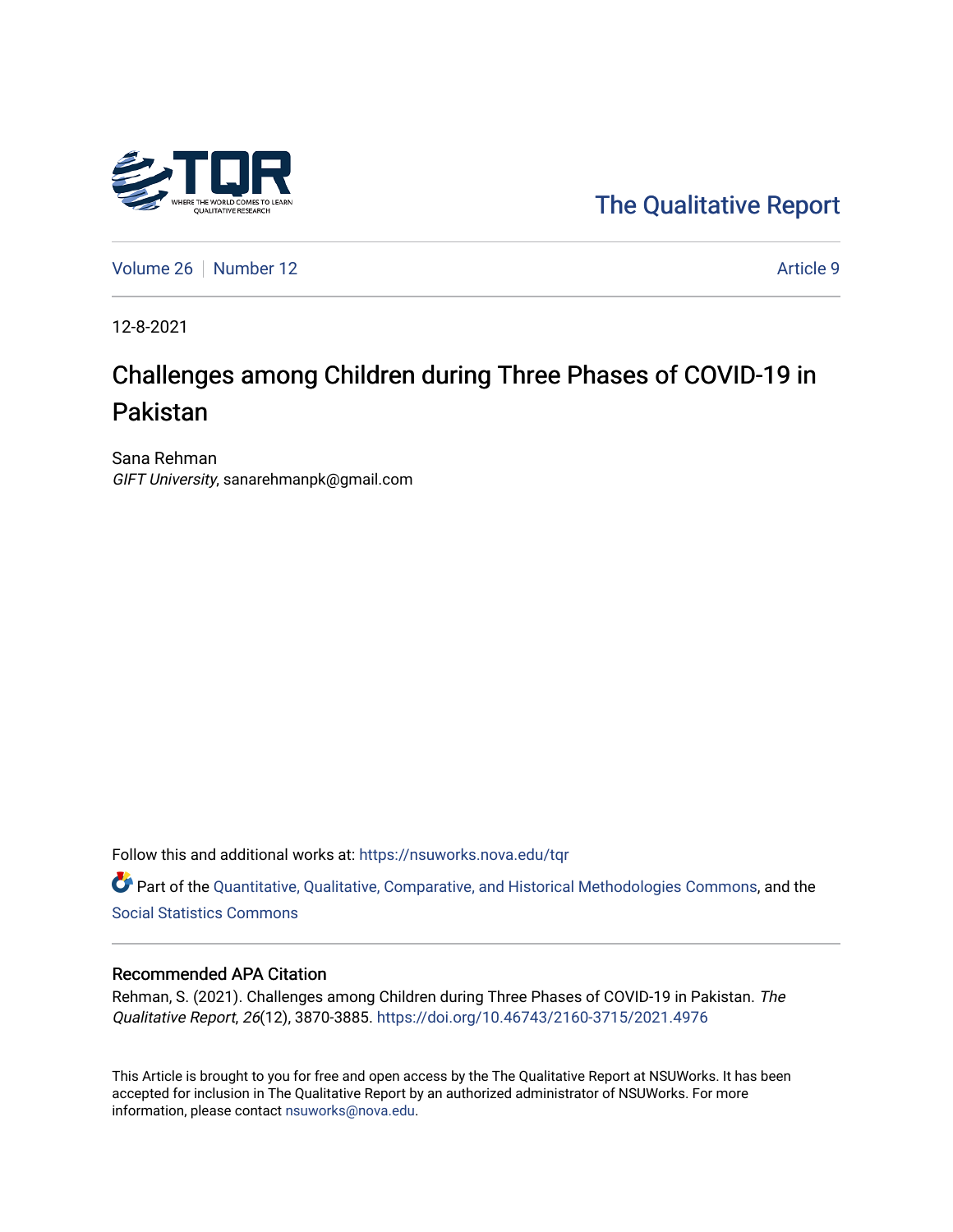

# Challenges among Children during Three Phases of COVID-19 in Pakistan

# Abstract

Children are not indifferent to mental health issues in response to COVID-19 and experienced surge of challenges. Therefore, in the current study children of 8 to 16 years were recruited to investigate the challenges and its impact on children mental health during all three phases of COVID-19. The Colaizzi's phenomenological method for qualitative analysis was used to investigate the student's response. The reactions of students were summarized into three themes and sixteen sub-themes considering all three phases of COVID-19. The three major themes are religious concerns, mental health issues, and academic concerns. The findings have been discussed in terms of counselling for mental health issues and devising online education policy to meet children needs and carter their fears.

## Keywords

phases of COVID-19, mental health issues, Colaizzi's phenomenological method, school children, Pakistan

## Creative Commons License

# 

This work is licensed under a [Creative Commons Attribution-Noncommercial-Share Alike 4.0 International](https://creativecommons.org/licenses/by-nc-sa/4.0/)  [License](https://creativecommons.org/licenses/by-nc-sa/4.0/).

## Acknowledgements

Author would like to thank to GIFT University for collaborating together in clinical psychology research to carry out the study.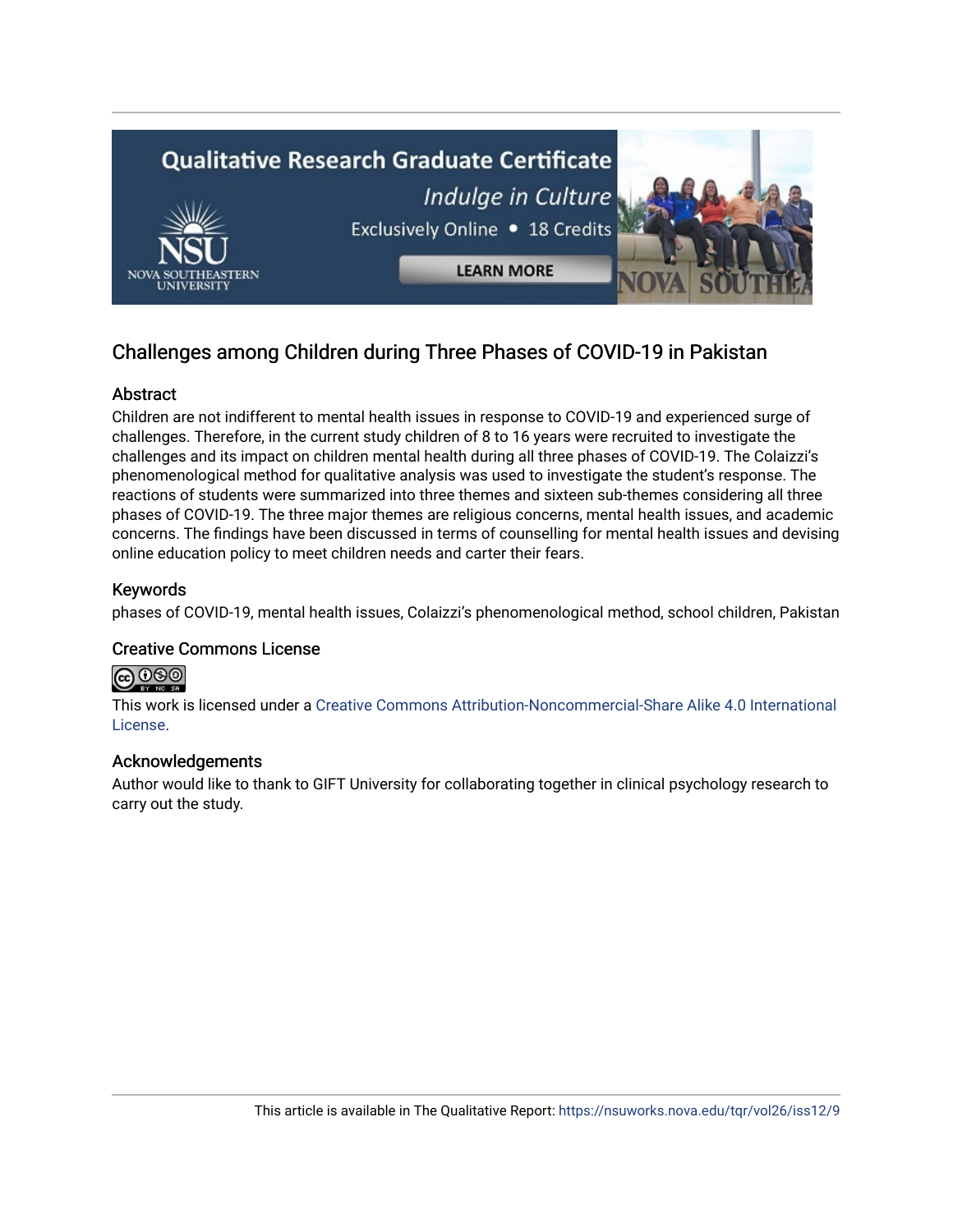

# **Challenges among Children during Three Phases of COVID-19 in Pakistan**

Sana Rehman GIFT University Gujranwala, Pakistan

Children are not indifferent to mental health issues in response to COVID-19 and experienced surge of challenges. Therefore, in the current study children of 8 to 16 years were recruited to investigate the challenges and its impact on children mental health during all three phases of COVID-19. The Colaizzi's phenomenological method for qualitative analysis was used to investigate the student's response. The reactions of students were summarized into three themes and sixteen sub-themes considering all three phases of COVID-19. The three major themes are religious concerns, mental health issues, and academic concerns. The findings have been discussed in terms of counselling for mental health issues and devising online education policy to meet children needs and carter their fears.

*Keywords:* phases of COVID-19, mental health issues, Colaizzi's phenomenological method, school children, Pakistan

# **Introduction**

The surge of COVID-19 affected the people of all ages nationwide. In particular, the children were found to be on the potential risk of health issues **(**Imran, Zeshan et al., 2020). The fallout of COVID-19 has not merely imparted adverse effect on physical health, but the magnitude of mental health was found to be higher. The mental health issues have been reported considering all three phases of COVID-19. The three phases are as under. The first phase is epidemiological phase which has been elaborated into three sub-phases (i.e., preparation phase, punctum phase and returning to normality phase). The second one is mental health risk phase which has been divided into preparation, punctum and turn back to normality phase. Phase three is turn back to normality phase, which is again defined into three sub-phases (i.e., preparation, punctum and turn back to normality phase).

# **1- Epidemiological Phase of COVID-19 Among Children**

The first phase is an epidemiological phase. The epidemiological phase has been divided into three sub-phases. The "first sub-phase" of epidemiology is the preparation phase. All the health care practitioners, psychologists, psychiatrist, and physician became very active to mitigate the spread and impact of COVID-19 (Lestari & Setyawan, 2021). During phase 2 or punctum phase, the ratio of mortality, confirm or suspected cases was very high (Noor et al., 2020). The third phase was returning to normality phase, in which the children found to have multiple mental health issues (Meherali et al., 2021; Singh et al., 2020).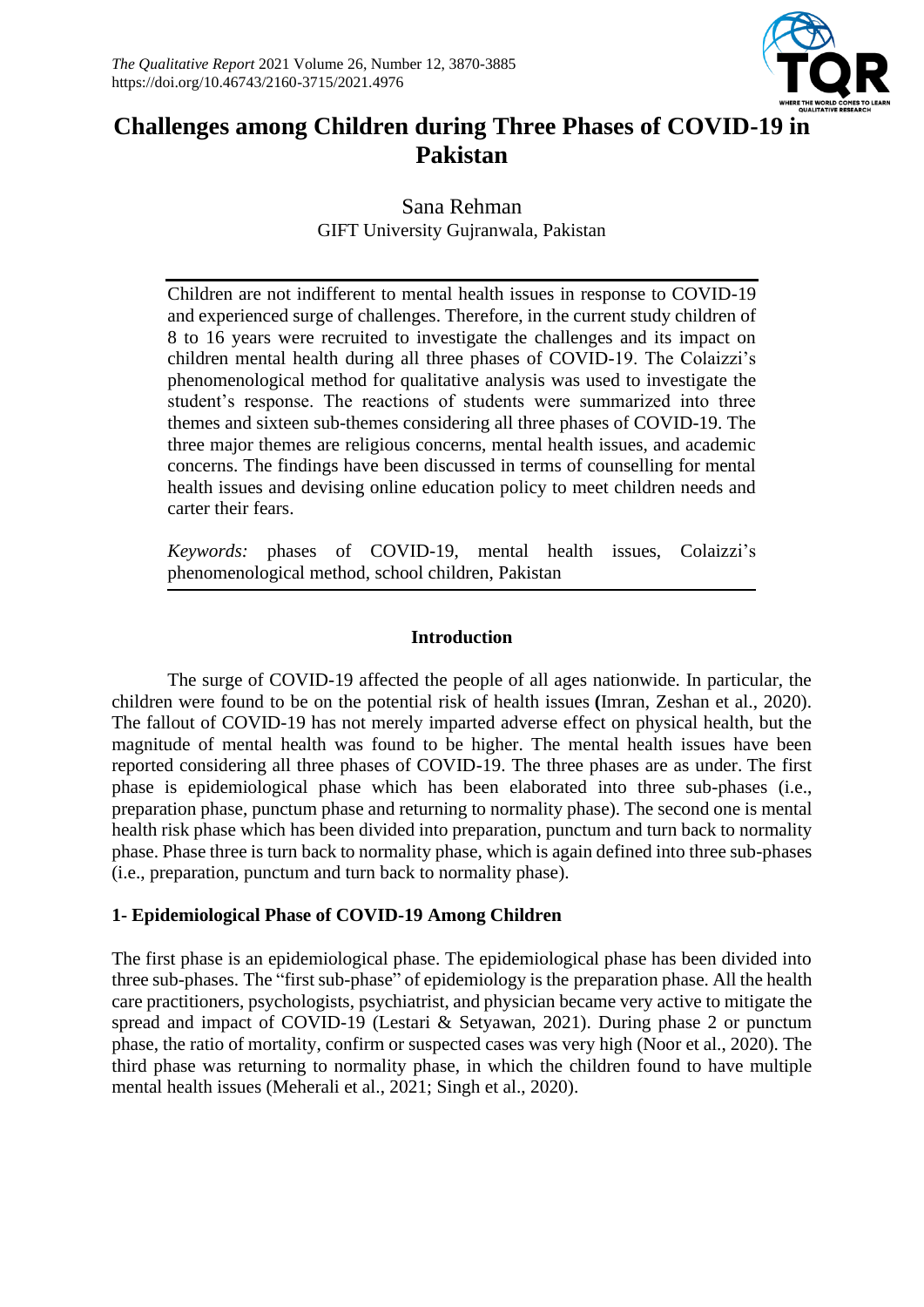## **2- Phase of Mental Health Risk**

## *Phase 1 and Phase 2*

The mental health issues among children reported being 40% during the preparation or punctum phase (Imran, Zeshan et al, 2020). The high prevalence of mental health issues among children emerged in diverse areas due to multiple reasons, which are listed below (The Alliance for Child Protection in Humanitarian Action, 2020).

**The Community at Risk.** The closure of public places, schools and park led to anxiety and stress among children (Lee, 2020)*.* Since the COVID-19 outbreak emerged, there has been a disruption of basic services such as medical care and psychological support. Catastrophic pandemic took a toll on the physical and mental health of the community (Team ICC-R, 2020). The community suffered during a pandemic and the children were found to be at higher risk of mental health issues (Dalton et al., 2020; Fegert, 2020).

**Family at Risk.** During the COVID-19 outbreak, family stress has increased due to isolation and lack of in-person support. Confinement and inability to use familiar coping mechanisms such as hang out with friends, taking personal space, dining out, viding friends, and shopping at malls have led to more stress. Stressed parents often develop stressful symptoms among children in the form of fear. Extensive research shows that fear is very contagion during crises such as COVID-19. Nurturing caregiver relationships and supportive parenting is very crucial for children as they found to very sensitive emotional states of their elders. The prevalence of mental health issues among children of Pakistan is missing. During Islamic festivals such as EID-ul-Fitar and Eid-ul-Adha was more stressful for aren't as they couldn't fulfil the demands of their children, which was equally stressful for children **(**Imran, Zeshan et al., 2020).

**Maltreatment with Children.** During quarantine, the ratio of abuse and maltreatment in families reported being acerbated (Imran, Aamer et al., 2020). The existing literature depicted that the ratio of child abuse, exploitation or neglect was higher during EBOLA virus (Brooks et al., 2020)*.* The recent global data during COVID-19 depicted the surge of child violence. According to a substantial body of research, the maltreatment of child abuse often leads to mental health issues (Brooks et al., 2020).

**Children's Mental Health Issues: Young Children.** In response to parental stress, the children often display their worries and parent interprets their worries in the form of a temper tantrum or oppositional defiant behaviour. Also, a parent may see their loss of interest in many pleasurable activities such as play, watching TV, and Peers (Imran, Aamer et al., 2020). The mental health issues also disrupt their sleep patterns as they cannot sleep properly at night, multiple awakening in the middle of the night, irregular nap during the day. Lack of sleep cause many other issues such as concentration problem, empathizing, and increased sense of sadness.

**Children with Special Needs.** Children with disabilities and special need found to be more vulnerable for mental health issues during COVI-19 (Bertelli et al. 2020). The school closure or disruption in daily lives found to be stressful for children with a special need.

**Children with Preexisting Mental Health.** The children with preexisting mental health issues such as anxiety, depression, intellectual disability, or autism are more prone to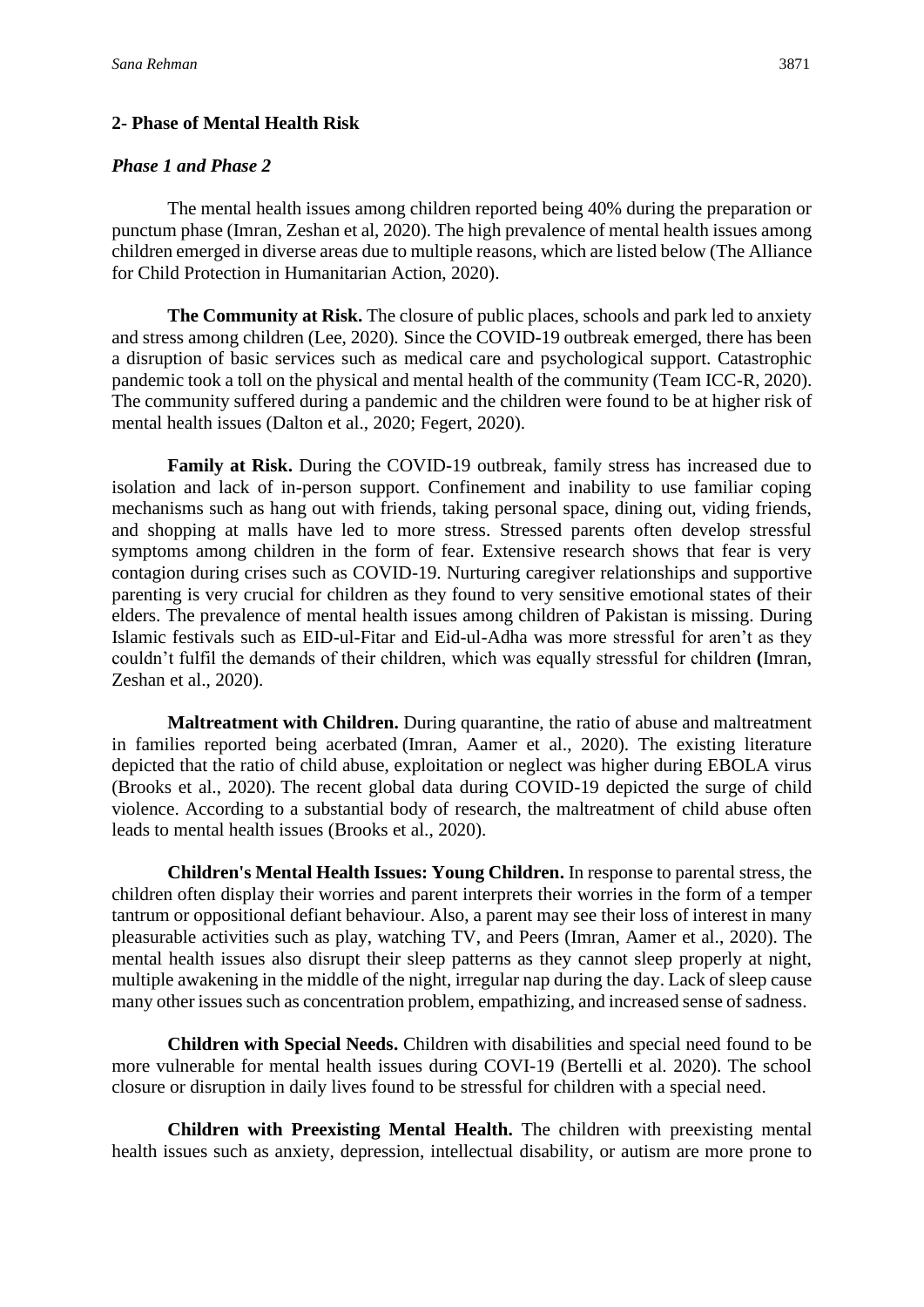developing physical as well as mental health issues. The risk for mortality or low life expectancy increases more with environmental crises (Liu et al., 2020).

**Quarantine Related Mental Health Issues Among Children.** During previous infection outbreaks, the quarantine found to be associated with mental health issues among children. The risk of mental health issues such as PTSD, Adjustment disorders and OCD even after the pandemic (Sprang & Silman, 2013).

#### *Phase 3 (Back to Normality)*

The expectations of negative economic conditions lead to parental violence towards their children. The symptoms of household dysfunction and maltreatment can be seen even after the acute phase of the pandemic. The long-term effects of COVID-19 low life expectancy and high mortality (Brown et al., 2020). Therefore, they need persistent attention of mental health practitioners and psychologists.

**Focus on High-Risk Children.** The children with low socioeconomic status, physical disabilities, or disadvantage background also found to be more vulnerable for developing mental health issues. However, it can be hypothesized that COVID-19 economic crises can lead to self-harm among children and adolescents (Plener et al., 2015). Accompanied and unaccompanied children are at high risk of developing mental health issues. Therefore, those children should also be considered while providing treatment.

#### **3-Practical Challenges in Child Psychiatry**

#### *Phase 1*

The preparation phase revolves around spreading accurate information to the community. Authentic and accurate information about post-pandemic conditions and compliance with the precautionary measure is important. The children must be well-informed about the possible challenge, risk, and consequences of COVID-19. Furthermore, how to adapt in the changed daily routine life during social distancing and school closure can also help mitigate the obnoxious consequences. The parent or societal support for children on how to manage depression and anxiety symptoms during COVID-19 is also very crucial in developing positive consequences (Vigerland et al., 2016). The parent should stock recommended medication prescribed by doctors to their children during the phases of the pandemic, it is not life hoarding, but a precautionary measure to avoid any obnoxious consequences for chronically ill patients.

#### *Phase 2: (Punctum Phase)*

Children need psychiatric and mental health services throughout all the phases of a pandemic. Due to the closure of psychiatric, mental health, and educational settings for children with developmental delays, their problems have exacerbated **(**Imran, Zeshan et al., 2020). Mental health services, educational settings, and psychiatric settings must keep contact with the children through internet-based interventions to avoid the disruptions in treatment modalities.

The severity of mental health issues worsens due to delay in diagnosis, prognosis, and implementation of the management plan. Psychological intervention for children must be present all the time prior, during, and after the pandemic (Team ICC-R, 2020). For those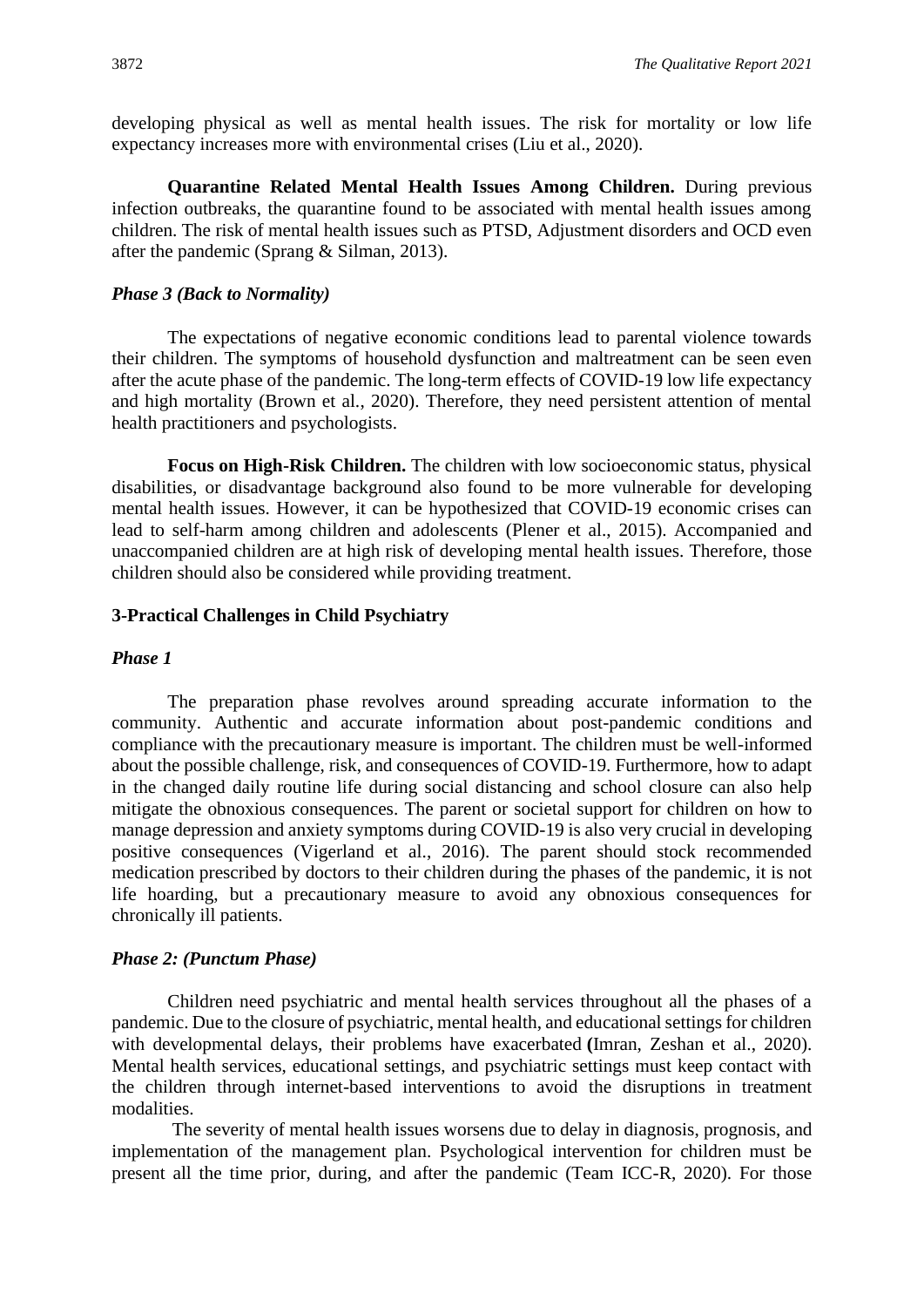purposes, the innovative didactic techniques such as online supervision and training, webbased programs, video presentations for developing formative activities can be used.

#### *Phase 3: (Back to Normality)*

The third phase of COVID-19 highlights the turn back for re-organizing or reestablishing the communities. In several countries, the emergencies have been addressed during the pandemic. According to literature, not only the acute phase of the pandemic is important to address. Rather services aftermath of a pandemic is very crucial to mitigate the long-term effects of COVID-19. The consequences of economic crises during and after the pandemic can be seen in terms of domestic violence, family conflict, child abuse, and substance abuse (Liu et al., 2020). Mental health practitioners and psychiatrists must be aware of the high ratio of maltreatment during COVID-19. Frequent diagnoses for a suspicious condition must be made to reduce the risk of maltreatment.

During a pandemic, the education ministry took a crucial step for school disclosure to mitigate the spread of COVID-19. As COVID-19 was a viral disease, therefore the precautionary measure such as social distancing was crucial step. The education system comprised of two sectors (i.e., Government and private schools). Government school followed the verdict of the education ministry and closed school for the entire duration. In Government sectors, the usual children from low socio-economic status pursue their education. Hence, the parents of the students studying in education system were quite satisfied with the school closure. Also, they were not able to bear the school fee due to lockdown. In contrast, considering the nature of the viral infection, the private sector took an initiative for online education systems (Dong et al., 2020). The private sectors took this initiative for their economic survival. The children from both sectors became habitual of online or home-based education. After the first wave of the pandemic, the student's reaction towards reopening of school was found to be negative (Desk, 2020; Dhawan, 2020). Substantial body of research depicted that the parents and students' negative reactions towards COVID-19.

The time duration of school closure was quite long. In diverse countries, the duration has been lasted minimum for a year (Zhao & Zhou, 2020). The Government ministry promoted the students in the next class without final exams. Promotion to next grade without class or hard work was another factor which led to rapid adjustment to new normal. Children are showing more positive feedback for school closure as they do not understand the complexity of the issue.

They were found to be more habitual for these sedentary routines. Furthermore, the students reported negative attitude towards school reopening decision. All the above three phases provided alarming picture of mental health issues among children during COVID-19. However, the existing literature depicted the data of western countries, but the mental health issues in children of Pakistan culture during COVID-19 is still missing. Furthermore, a few quantitative studies have been carried out in Pakistan but in-depth understanding regarding perceived mental health issues among children was missing in Pakistani literature. The current study aims at investigating the nature and level of challenges and mental health issues among Pakistani children during COVID-19. To fulfill the aim of the study the children were recruited for in-depth-interviews.

#### **Context of the Study**

In a qualitative study, the introduction of the author is crucial to understand the biases, values and belief systems interlinked to the study. Sana Rehman is the sole author of the study. She is a lecturer in GIFT University of Pakistan. She has versatile knowledge in qualitative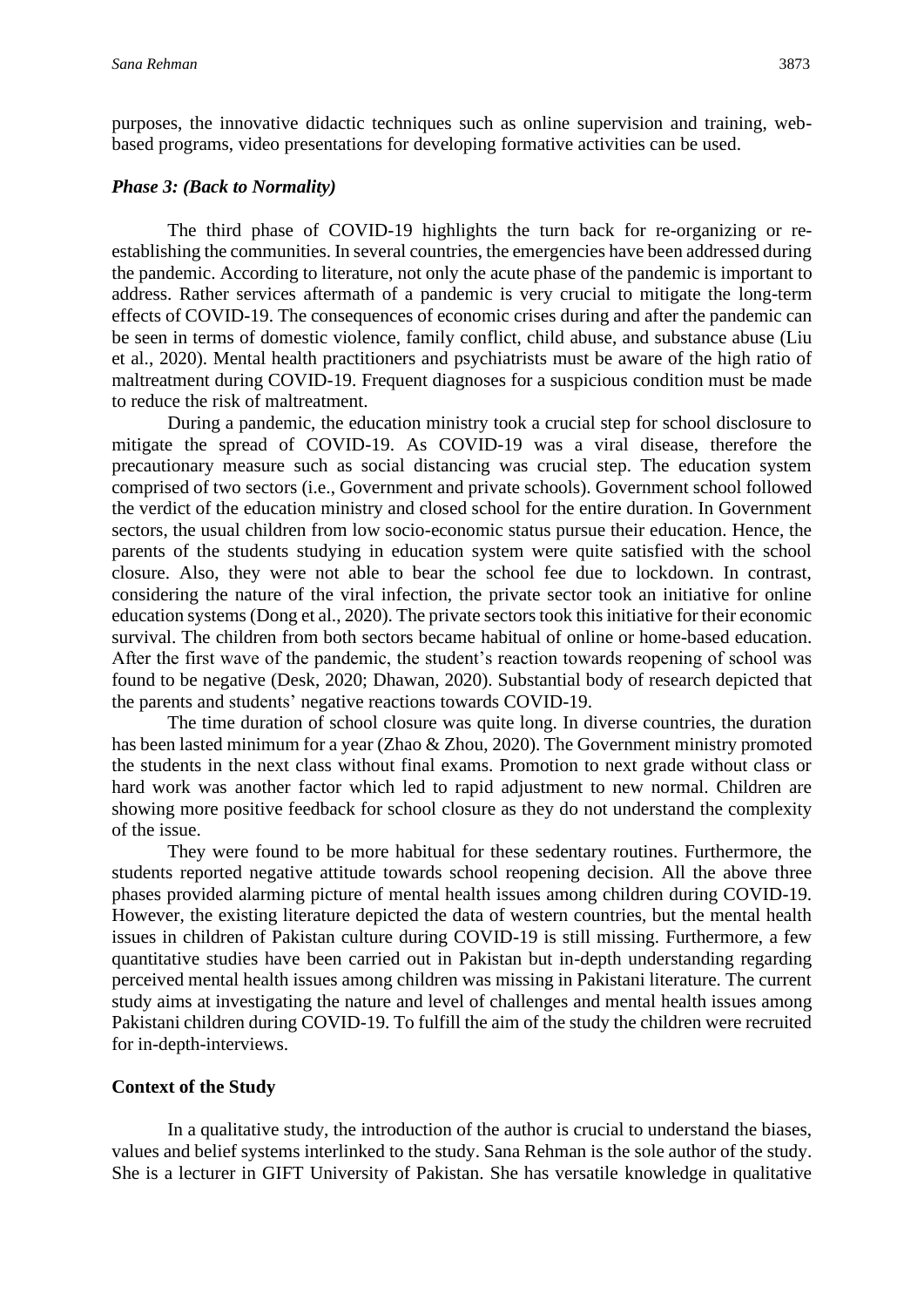research including, empirical investigation, systematic and narrative reviews. She has written and published more than 10 papers on COVID-19 to highlight the issues as well as interventions to combat with the problems. The first author is the sole author of the paper and from conceptualization to final drafting she managed everything. She is interested in investigating the mental health issues and interventions because she has expertise in clinical psychology field.

#### **Methods**

The current study used Colaizzi's phenomenological approach for qualitative analysis of student's response. Colaizzi method helps to investigate the experience of participants in a shared manner rather than individual characteristic. This scientific approach provides the authentic pattern of the participant's experiences. The research is a part of big qualitative study aimed to identify the challenges among children during all phases of COVID-19.

#### **Participants**

The current study used a cross-sectional method, and the sample was chosen through purposive sampling technique due to COVID-19 outbreak. The research was carried out in Gujranwala: a city of Pakistan, known for its culture. The area is not fully developed and follows the Islamic religion keenly. Therefore, the traditional Islamic culture is dominant in Gujranwala. In traditional religious view education is crucial for people of all ages. However, multiple factors cause hindrance in gaining knowledge such as socio-economic status, literacy, and family system. Therefore, the participants were selected considering the diversity of sociodemographical characteristic including gender, area, socio-economic status, and class. The literature also suggested that area, socio-economic status, class, gender, and age are crucial demographics in studies carried out in developing or under-developing areas. The students or school children experiences substantial hurdles, hence recruited to understand the challenges and needs during COVID-19. The criteria of participant selection based on the following criteria namely (i) the participants studying in public or private schools of Gujranwala, (ii) the age range falls in between 12-18 years and (iii) only volunteers have been selected.

#### *Participants Description*

The current study used a cross-sectional method, and the sample was chosen through purposive sampling technique. Around 50 participants of private school have been recruited using purposeful sampling technique from July 1, 2020, to May 3, 2020. Only 50 students have been targeted considering the quarantine time safety precautions. The children of 8 to 6 years were recruited to investigate the impact of all three phases of COVID-19 on their mental, physical, emotional, and behavioural health. Through WhatsApp and phone calls the children were asked relevant questions. The responses of the children were analyzed through SPSS version 21. The participants were equal in ratio as 55% were males and 45% were females. Conversely, the average age range of the participants was found to be 14 years. Around 40% participants belong to the urban areas and (60%) reported their residence as rural area. The participants were more or less equal in ratio from all  $7<sup>th</sup>$  (24%),  $8<sup>th</sup>$  (24%),  $9<sup>th</sup>$  (30%) and  $10<sup>th</sup>$  $(24^{th} %$  %).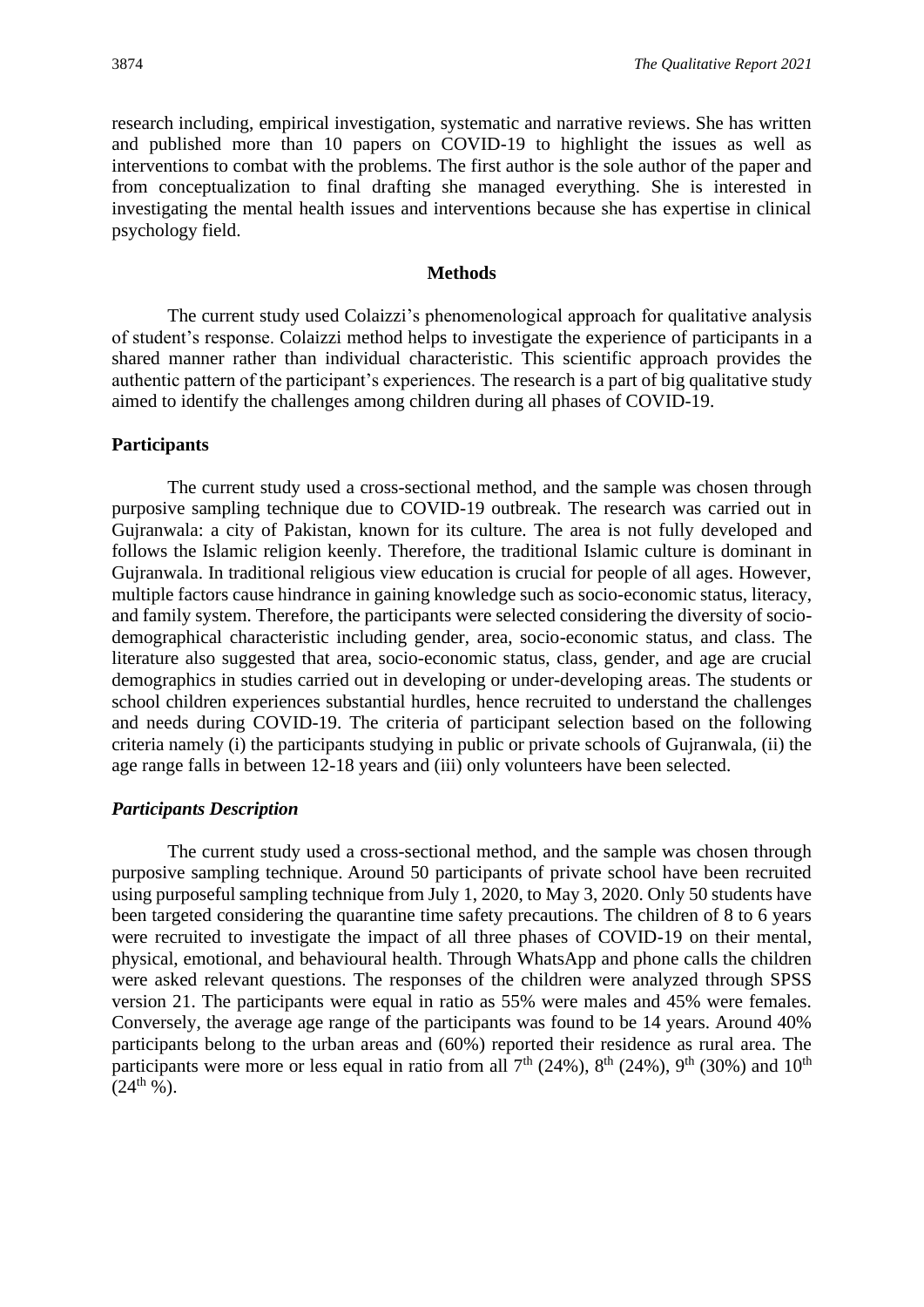| <b>Characteristics</b> |                  | $N$ (%) or mean $\pm$ SD | <b>Median</b> |
|------------------------|------------------|--------------------------|---------------|
| Gender                 | Male             | 31(55%)                  |               |
|                        | Female           | 19 (45%)                 |               |
| Age                    |                  | $14.15 \pm 1.52$         | $14(12-16)$   |
| Area                   | Urban            | $20(40\%)$               |               |
|                        | Rural            | $30(60\%)$               |               |
| Class                  | 7th              | 12(24%)                  |               |
|                        | 8th              | 11(22%)                  |               |
|                        | 9th              | 15(30%)                  |               |
|                        | 10 <sup>th</sup> | 12(24%)                  |               |

#### **Table 1**

*Demographical Characteristics of the Participants*

#### *Data Collection*

The data was collected considering the current needs of the time. The advanced online system (WhatsApp /FB) was used to obtain the responses of the students. Series of individual interviews were conducted to obtain the relevant information. The first interview was carried out on WhatsApp by introducing the guidelines to the participants. Each interview comprised on 30 to 45 minutes session on average. The responses of the participants were coded anonymously to maintain the confidentiality.

The interview outline was determined by consulting literature and seeking experts' opinion. The interview guide has been prepared considering all the three phases of COVID-19. The main seven interview question posed to participants are (i) As a student, share your thoughts/feelings about COVID-19? (ii) What challenges did you experience during COVID-19? (iii) How are you spending your socially distant time? (iv) The spread of infection will be control soon as the vaccination is being prepared, how do you see the world after pandemic? (v)As a student's share your opinion/thoughts about online education? (vi) As a student's share your opinion/thoughts about school re-opening? (vii) Share your thoughts about promotion to next grade without final exams? Subsequently, the information was written using initial (P1- P50) or (N=50) respectively to follow confidentiality code of ethics (APA). The phases wise distribution of questions is listed below.

## **Table 2**

*Items of Interview Guide*

| Sr. no | <b>Phases</b>             | <b>Items</b> |                                                                                |
|--------|---------------------------|--------------|--------------------------------------------------------------------------------|
|        | Phase 1: Epidemiology     |              | 1- As a student, share your thoughts/feelings                                  |
|        | Phase                     |              | about COVID-19?                                                                |
|        | Phase 2: Punctum or       |              | 2- What challenges did you experienced during                                  |
|        | Mental Health Issue Phase |              | COVID-19?                                                                      |
|        |                           |              | 3- How are you spending your socially distant<br>time?                         |
| 3      | Phase 3: Turn Back to     |              | 4- The spread of infection will be control soon as                             |
|        | <b>Normality Phase</b>    |              | the vaccination is being prepared, how do you<br>see the world after pandemic? |
|        |                           |              | 5- As a student's share your opinion/thoughts                                  |
|        |                           |              | about online education?                                                        |
|        |                           |              | 6- As a student's share your opinion/thoughts                                  |
|        |                           |              | about school re-opening?                                                       |
|        |                           |              | 7- Share your thoughts about promotion to next<br>grade without final exams?   |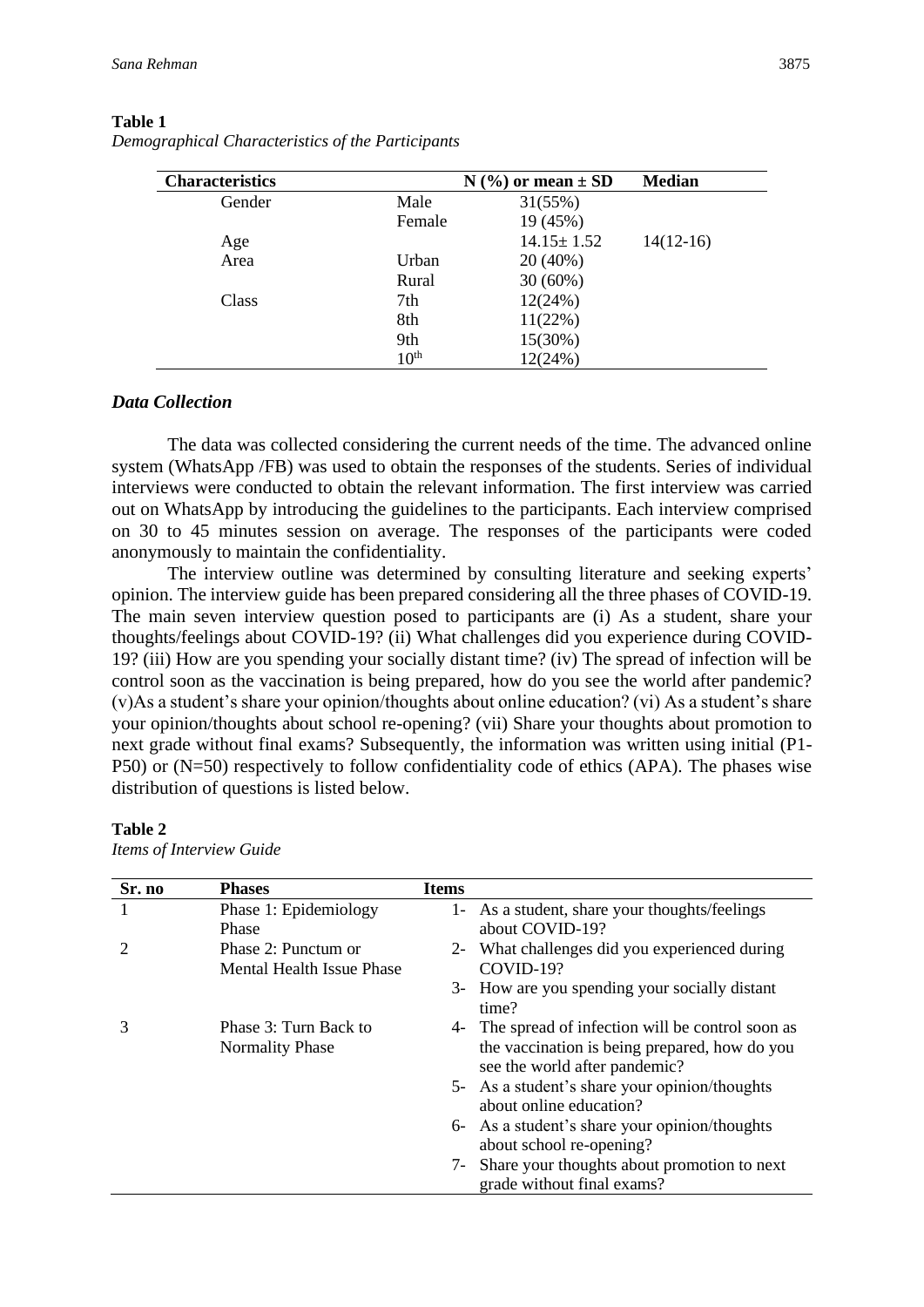#### *Data Analysis*

The recorded responses were transcribed and analyzed through Colaizzi phenomenological method. The data analysis through Colaizzi's phenomenological method enables new dimensions of knowledge to be revealed and provides in-depth understanding into the experiences of participants.

Colaizzi's (1978) data analysis is robust and rigorous and ensures the reliability and credibility of the results.it enables the researcher to identify the emergent themes and their interwoven relationships.

The data was analyzed in seven stages. Initially, three researchers independently read, re-read, and reviewed the interview material. Secondly, significant themes related to phenomenon were extracted. In third step, meanings were extracted from significant statements. Fourthly, retrieved meanings were organized into the themes. In fifth stage the exhaustive description was derived from integration of findings. The findings were synthesized into in the fundamental structure. In the last stage the findings were being validated from the participants.

The first themes revolved around religious interpretation. The second theme highlights the mental health issues emerged due to quarantine phase. The third theme highlights the academic apprehensions which is occurring during turn back to normality phase.

Colaizzi's phenomenological methodology can be used reliably to understand people's experiences. This may prove beneficial in the development of therapeutic policy and the provision of patient-centred care.

#### *Ethical Review*

All the participants signed the informed consent. The authors claimed that they will not violet the ethical rules in terms of misconduct, plagiarism, falsification, data fabrication and repeated publication.

#### **Findings and Discussion**

The researcher explored the children reaction towards COVID-19 pandemic using a phenomenological approach. Three major and multiple sub-themes were found that are presented and summarized below. The themes have been discussed in three major phases' i.e. (i) epidemiological phase; (ii) mental health issue and (iii) turn back to normality phase. The four main themes during these three phases have been retrieved through transcripts. The four major themes are religious interpretation, mental health during quarantine, academic apprehension, and fear for more waves to COVID-19. The themes are (a) religious interpretation; (b) psychological issues, (c) social media, (d) productive activities, (e), excessive playful time, (f) flexible sleep wake cycle, (g) sedentary life style (h) academic apprehensions, (i) online education, (i) online education, (k), Lack of academic pressure and promotion to next grade and (l) fear for more waves of COVID-19. The quote for each theme has been added in Table 2.

#### **Phase 1: Epidemiology Phase**

#### *Theme 1: Religious Interpretations*

In response to the question, "share your feeling and thoughts about COVID-19," the children's reactions were observed to be interesting but alarming. Multiple variations in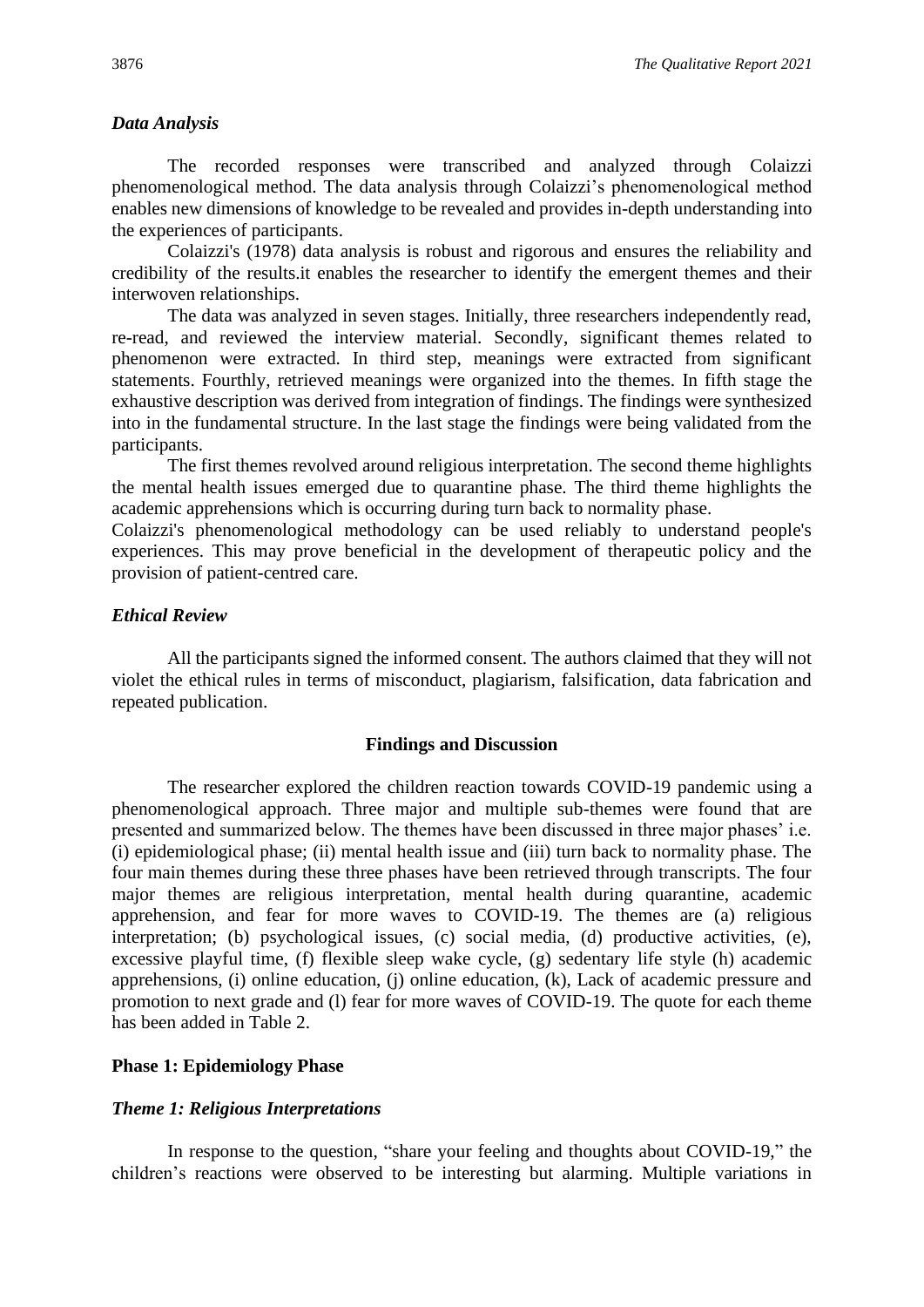responses of students have been observed. All the reposes have been found to revolve around religious concerns.

**Punishment from God.** According to some (n=30) participants, they view COVID-19 as a punishment from God and can only be cured by Almighty. Their verbatim are as under: "COVID-19 might be a punishment given by Allah for humanity to realize their mistakes and choose the right path. It's the very stressful situation may Allah forgive our sins and protect our world, family, friends" (P1-30).

## **Phase 2: Mental Health Issues**

All the participants reported significant negative emotions and feelings. When the participants were asked to share their experiences during COVID-19, the variation of their responses was observed into multiple sub-domains.

## *Theme 2: Psychological Issues*

Around (n=9) participants view COVID-19 as a psychological burden. The fear, anxiety, depression, and frustration were the common psychological symptoms they were experiencing: "Because of COVID-19, many of us are anxious, fearful and depressed at homes with no outing and no proper interaction with our friends" Fear of death and dark future sometimes prevail with high intensity" (P1-9).

**Quarantine and Mental Health.** Around (n=6) students manifested their frustration towards quarantine time. It was observed that quarantine time developing much psychological disturbance such as anxiety depression, stress, and cluster phobia: "I feel agitated at home, soon I'll develop a fear of close places. During quarantine, I don't know how to spend my time. Most of the time I feel isolation" (P10-13).

Around (n=4) participants reported COVID-19 a unique disease which has affected all area of human functioning. These participants generally elaborated the disease with social distancing concept but the negative feeling can also be observed:

I think its pandemic that is affecting people globally and has many bad aspects on our daily life routines as well as our long-term plans. It's too much dangerous all people become scared from its effect. all works are close no social activities no social mingle make people aggressive and depressed. (P14-16)

**Social Media and Mental Health.** The variation in responses has been observed in three subdomains (i.e., psychological manifestation, social media, and productive activity). Most students (n=6) reported that they are spending their quarantine time on social media. The chatting and watching movies were the only hobby during the quarantine. Furthermore, they also showed satisfaction with this routine: "I'm spending most of my on time social media. We prefer Facebook, YouTube, Instagram, Netflix in my spare time but excessive use of media causes frustration and aggression" (P17-22).

**Productive Activities.** A very few participants (n=8) reported productive activities during quarantine such as spending time with family, reciting Holy Quran, and reading books: "I spend my time in Reciting Holy Quran. Most of the time I prefer to read book. I spend my time learning new cooking recipes" (23-30).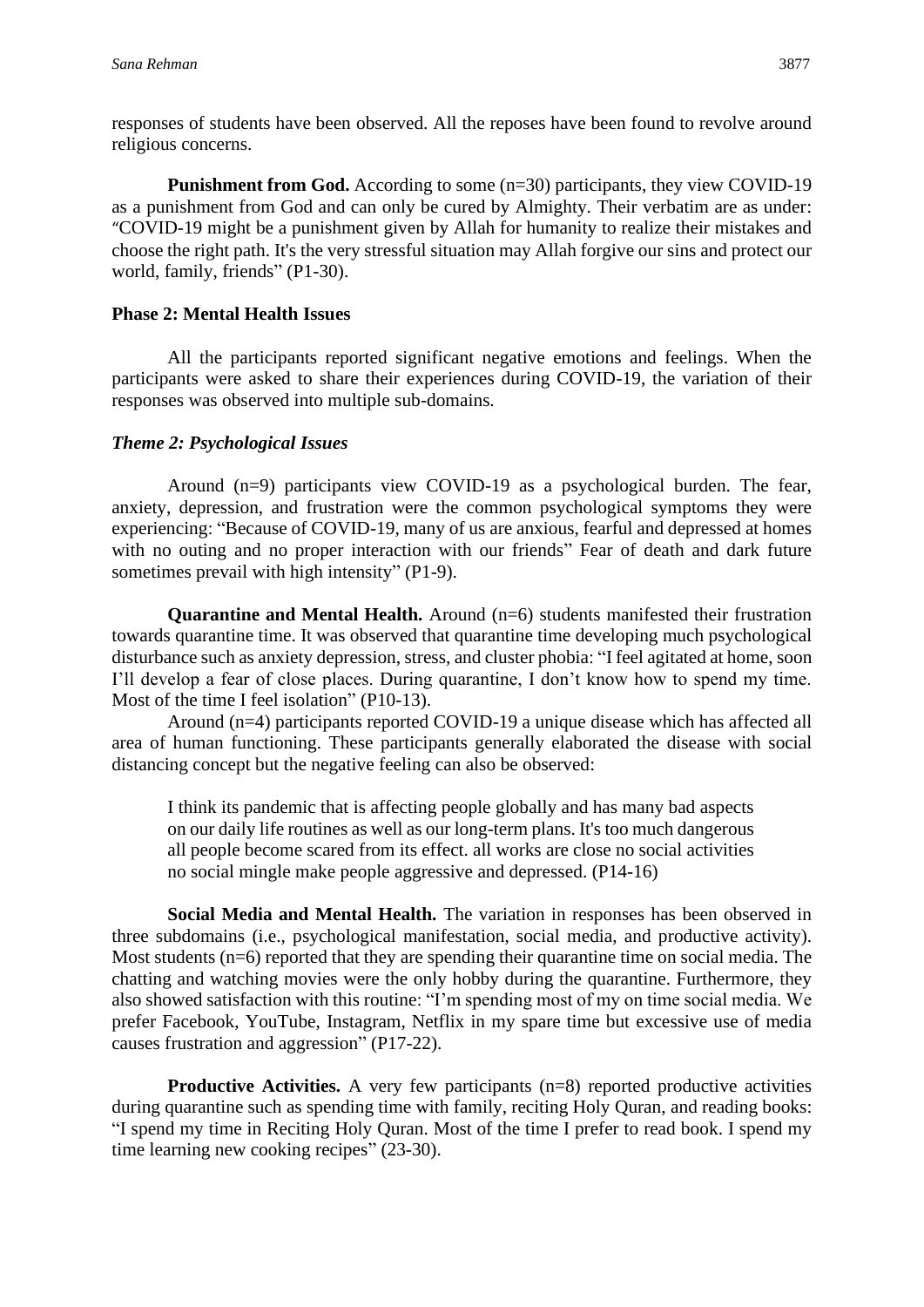**Excessive Playful Time and Mental Health.** The students were asked to share their activities during quarantine time. According to substantial number of students they enjoyed the quarantine time well and they used to get enough time for play. A few students reported that they were having the freedom to play indoor games and they spent excessive time on playing video games. Furthermore, due to lack of parental rejection or scold for spending time on video game was also a motivating factor for them to enjoy the time. The school, park, shopping mall and other institutional closure served an opportunity for children of middle to high socioeconomic status. They can spend more time in playful activities:

During school closure we get enough time to play which is effective for mind. Parents do not scold for playing. During quarantine we spent more time on indoor activities, hence because more clumsy. Due to lack of outdoor activities, we experienced a bit stress. (31-37)

**Sleep Wake Cycle and Mental Health.** Another advantage of school closure can be seen in the flexible sleep-wake cycle. Majority of students reported that they use to get enough time to sleep and late-night awakening was new normal for them.

The sleeping timings were quite flexible as late-night sleeping was new normal. The flexible study hours enhanced learning and mental peace due to flexible study time and lack of pressure from schools adversely affected our learning which is leading depression. (P38-44)

**Sedentary Lifestyle and Mental Health.** According to majority of participants during quarantine time they developed more sedentary lifestyle. Online education, online shopping and online jobs made them clumsier. Now they are having hard time too go back to old routine:

Online educations and occupations and shopping's made life more luxurious. It's easier to shop, study and work while sitting on bed. The online world has created quite messy world. The people form low socio-economic status cannot earn enough to run the cycle of life. More clumsiness and procrastination and stress has emerged during quarantine period. (P45-48)

**Academic Apprehension and Mental Health.** During punctum phase of COVID-19, the reactions of the students were quite negative for school closure or online education: "Education system has lost its quality during COVID-19 which is causing feeling of stress" (P49-50).

#### **Phase 3: Turn Back to Normality Phase**

In third phase the children reported substantial apprehension about readjustment towards life. The children showed positive emotions for reopening of school, market, and other public places. Furthermore, the children reported significant fear for second wave of COVID-19.

#### *Theme 3: Academic Apprehensions*

The reaction of the students towards school closure or online education system was quite interesting. The responses of the students are listed below.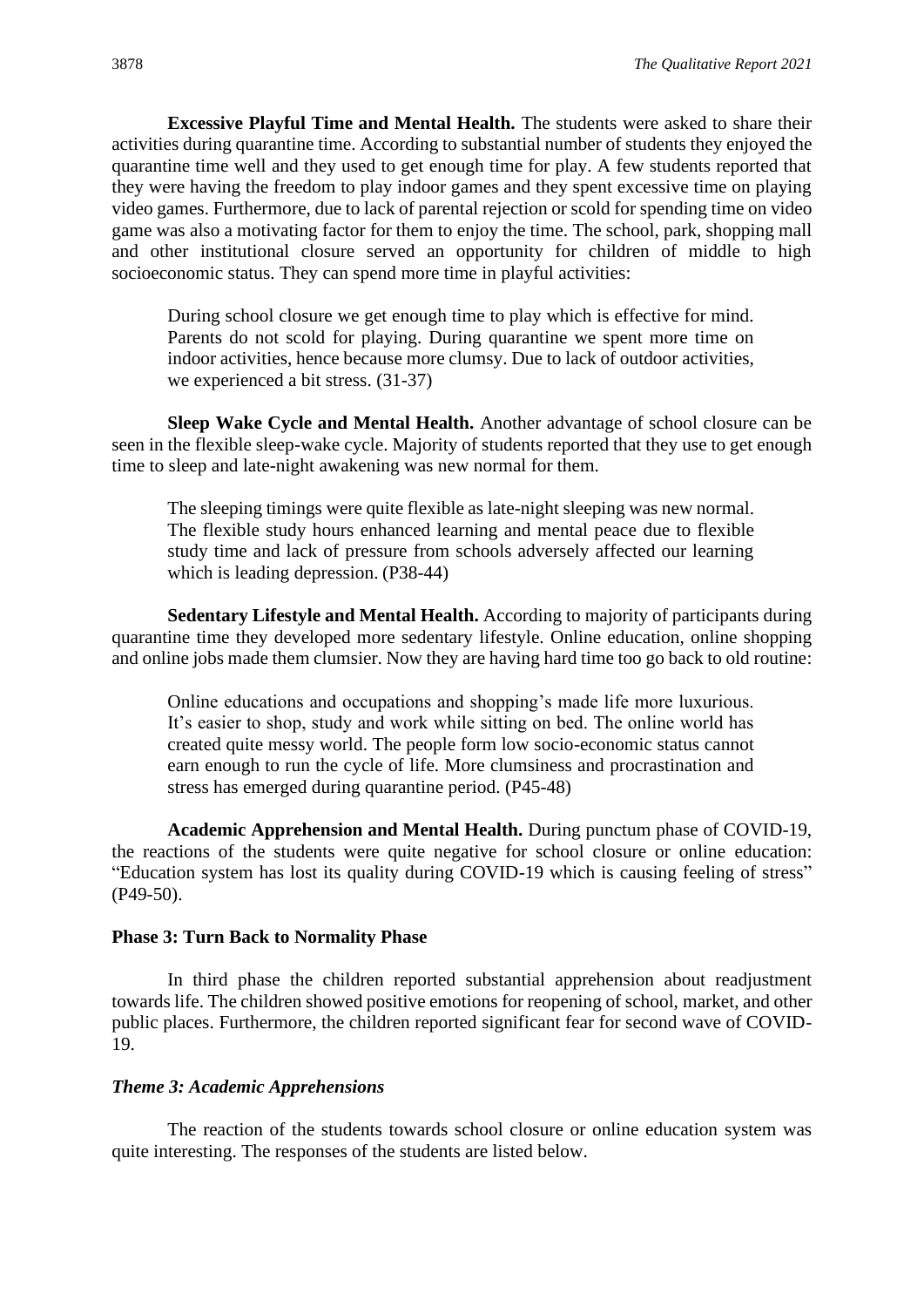**Traditional Education System.** It was observed that student belongs to a distant area were also satisfied with the distance learning program as they don't have to waste enough time for travelling or fares. While  $(n=8)$  participants responses were in favour of the traditional education system.

Students reported multiple reasons for their dislike-ness towards online education systems such as technological unfamiliarity, low education quality and financial cries:

During the quarantine time when parents are not earning enough so how one can afford online education. Online education is going to be a mess as we are not much familiar with technology. The quality of education would be low. Trough online education we can get degrees but not knowledge. It would be hard to understand lesson through digital communication. Learning outcomes would below. As a student, the future seems vague & uncertain due to COVID-19. (P1-8)

#### *Online Education*

According to most school children reported online education system more comfortable mode of seeking education (n=10). They reported online education more advance, cheap, and convenient mode of education. In contract, a slight ratio of students reported that online education is least effective in terms of learning and comprehension (n=5). The delay in education is also causing hindrance in our career development as we cannot pursue any job without degree: "The gap in education has wasted enough time and there is no hope about how long it would be. Therefore, the option for online education is better" (P9-19).

#### *School Re-Opening*

The student's reaction towards school re-opening was quite interesting. Several students (n=10) showed the least acceptance for school re-opening:

School reopening is not wise decision. The mode of Exams should be online for this year. On-campus classes are finest way of learning. Schools and colleges must provide both options to students for availing on-campus or online classes as per their convenience. (20-30)

## *Lack of Academic Pressure and Promotion to Next Grade*

The students were asked to share their opinion towards promotion to the next grades without examinations.

**Positive Responses.** Majority of students (n=8) were happy with gradual promotion. Also, they reported that the examination system is not a true parameter to assess one's potentials. Due to flexibility in examination the students experienced least burden: "The promotion to next grades without examination found to be very exciting process for students." "The examinations are not true parameter to assess the true potentials of the students. Promotion into next class without exams were the wise decision of education ministry" (P31- 38).

**Negative Responses**. Some participants reported promotion to next grades as a negative step to the education ministry (n=8): "The flexibility of the time and wastage money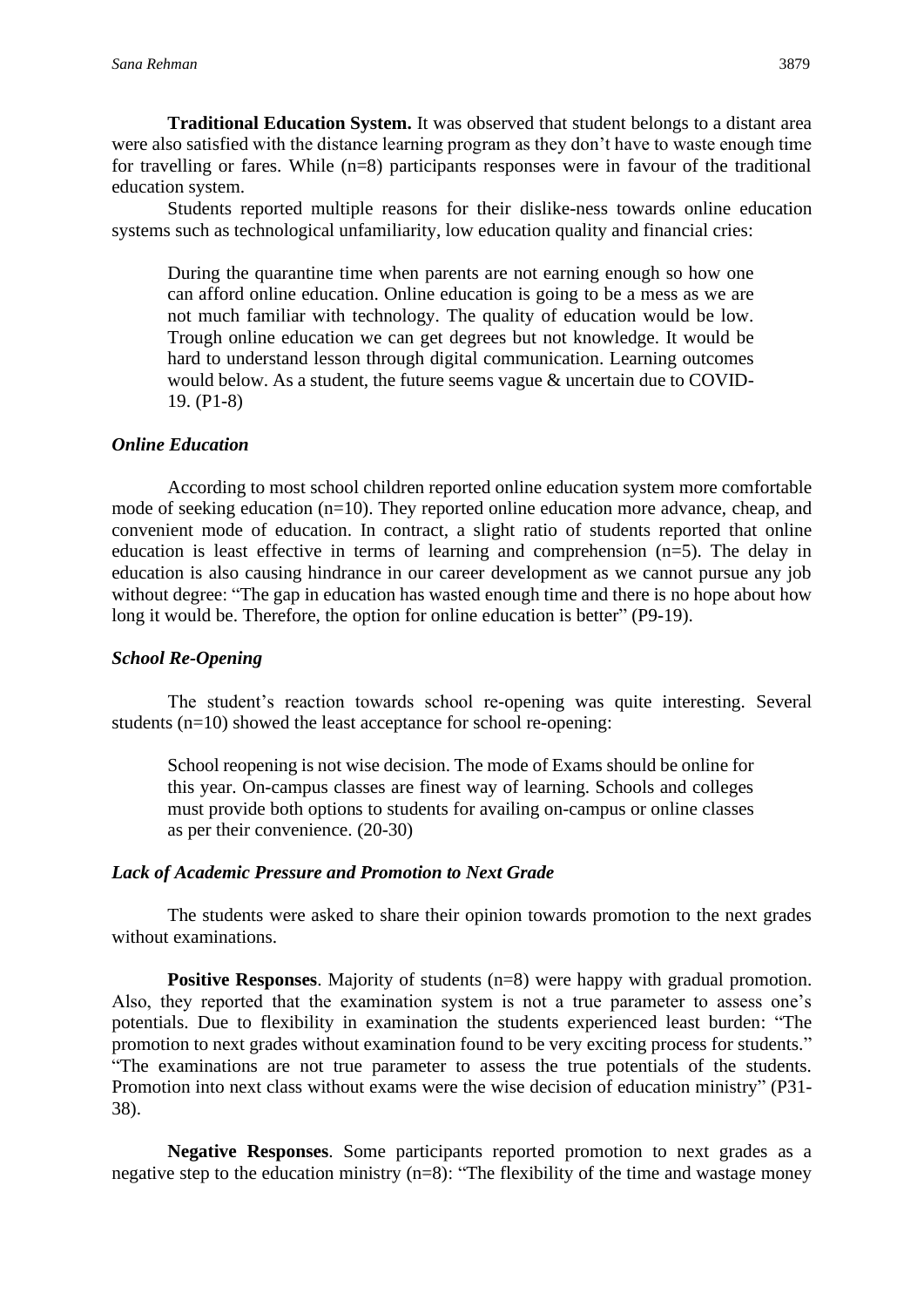imparted negative impact on students. Due to lack of examination student are not studding seriously which may affect their learning;" "Lack of learning leads to dark professional or academic development" (P39-45).

**Fear for More Waves of COVID-19.** All the participants (n=4) reported that they are being afraid for move wave of COVID-19: "The COVID-19 may spread again as vaccination hasn't been discovered vet. The media is reporting reoccurrence of COVID-19 in winters, which may worsen the condition of the world" (P46-50).

#### **Table 3**

*Themes and Subthemes of the Data*

| <b>Phases</b>  | <b>Theme</b>         | Sub-themes                       |
|----------------|----------------------|----------------------------------|
| <b>Phase 1</b> | <b>Religious</b>     | Punishment from God, Test        |
|                | Interpretation       | from God                         |
| <b>Phase 2</b> |                      |                                  |
|                | <b>Mental health</b> |                                  |
|                | during               |                                  |
|                | Quarantine           |                                  |
|                |                      | Psychological burden,            |
|                |                      | Academic Apprehensions           |
|                |                      | Social Media                     |
|                |                      | Productive activities            |
|                |                      | Excessive Playful time           |
|                |                      | Flexible sleep cycle             |
|                |                      | Sedentary lifestyle              |
|                |                      | <b>Social Isolation</b>          |
| Phase 3        | Academic             |                                  |
|                | Apprehension         |                                  |
|                |                      | Positive Responses, Negative     |
|                |                      | response,                        |
|                |                      | School Reopening                 |
|                |                      | <b>Lack of Academic Pressure</b> |
|                |                      | and Promotion to Next Grade,     |
|                |                      | Fear for more Waves of           |
|                |                      | COVID-19                         |
|                |                      |                                  |

## **Discussion**

The study explored the children reaction towards COVID-19 pandemic using a phenomenological approach. The findings of the study revealed five basic themes (i.e., significant negative apprehensions towards life, academic apprehensions, online education, fear for second wave and quarantine). The children reported significant negative apprehensions towards the COVID-19 epidemic, which were consistent with the previous studies.

The children view COVID -19 because of religious disobedience. According to them, the deadly viral disease indicates GOD's anger on the world. The religious beliefs on the Muslim communities are very prevalent as all-natural or human-made disaster considered a punishment from God or the result of our sins. Literature was found to be consistent with the current study findings as religious and culture beliefs were strongly correlated with previous infection outbreaks (Huremovic, 2019).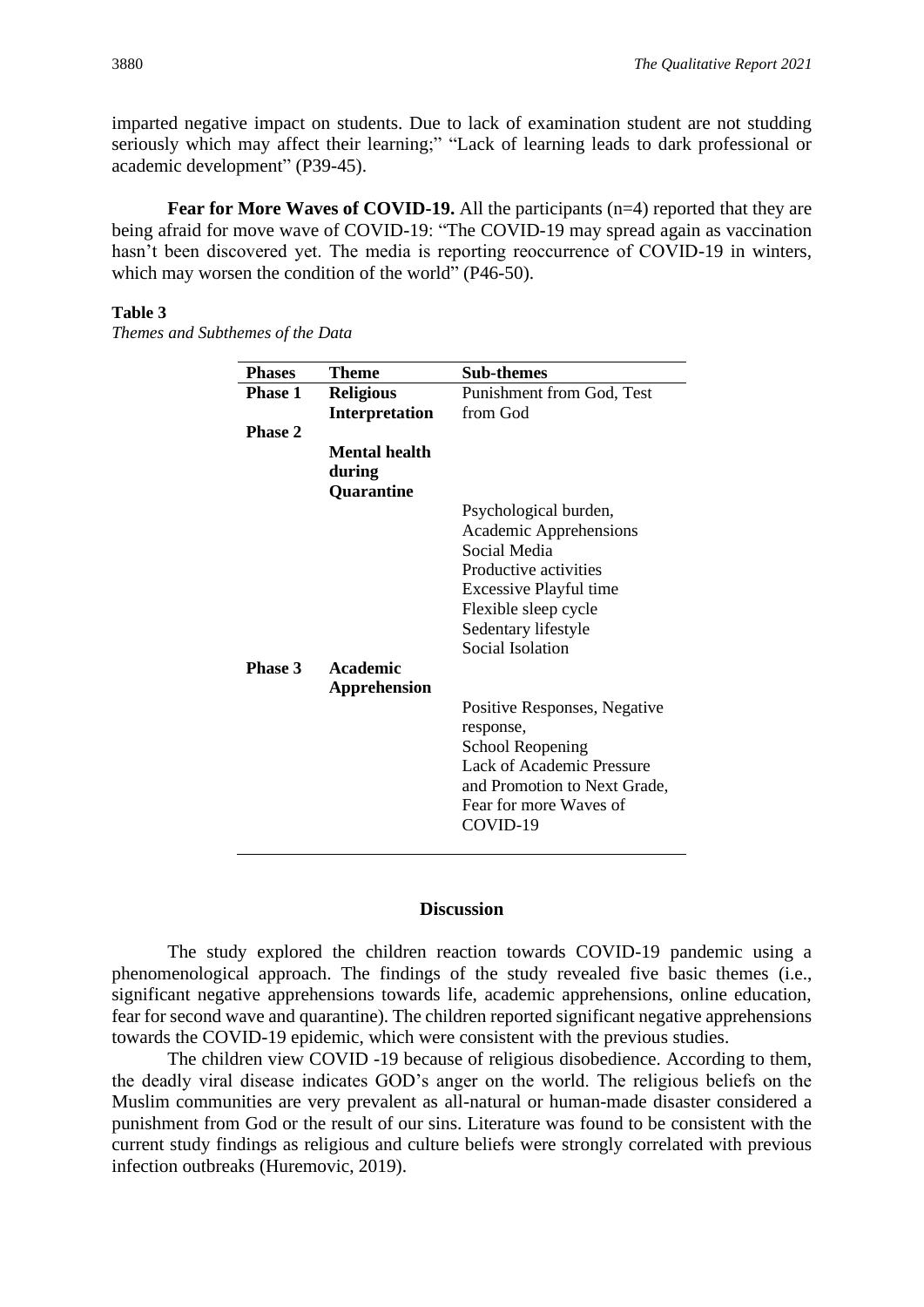Apart from religious disobedience, the students reported their feeling in terms of extreme fear, depression, and anxiety for their survival. Previous studies also reported similar results as the fear for survival during such an outbreak is common which cause multiple mental health disorders (Huremovic, 2019). A few students also shared their feeling towards COVID-19 a socially limited disease.

The current study findings revealed that most students spend their quarantine time on social media. The most common activity of students found to be chatting, video games and watching movies/cartoon. The literature confirmed the results of the current study and indicates the adverse effect of social media and movies on the mental health of children (Keles et al., 2020). Apart from this, a few children were spending their quarantine time in productive activities such as healthy time with family, books reading cooking and other positive activities. Surprisingly the students who spend time on social media and in productive activity found to have a better adjustment to the environment. In contrast, the students who are not engaged in any activity report more isolation feeling of distress and other psychological disturbances. The literature contradicts the findings of the current study and depicts the adverse impact of quarantine time on mental health (Brooks et al., 2020; Chatterjee & Chauhan, 2020).

According to substantial number of students they enjoyed the quarantine time well and they used to get enough time for play. A few students reported that they were having the freedom to play indoor games and they spent excessive time on playing video games. Furthermore, due to lack of parental rejection or scold for spending time on video game was also a motivating factor for them to enjoy the time. The school, park, shopping mall and other institutional closure served an opportunity for children of middle to high socioeconomic status. They can spend more time in playful activities. The use of video games, YouTube, and social media apps has increased tremendously, which lead to substantial mental health issues (Chakraborty et al., 2020). Parents encourage their children to keep busy in such activities to keep them engage and safe from the outside world.

Another advantage of school closure can be seen in the flexible sleep-wake cycle. Majority of students reported that they use to get enough time to sleep and late-night awakening was new normal for them. The children can sleep and wake up according to their feasibility (Chakraborty et al., 2020). The use of screen time till late at night became the most common habit among school children. The concept of a difficult life is vanishing day by day.

According to majority of participants during quarantine time they developed more sedentary lifestyle. Online education, online shopping and online jobs made them clumsier. Now they are having hard time too go back to old routine. The recent empirical data recommended that the ratio of a sedentary lifestyle has increased significantly. According to Zheng et al. (2020), the significant decline in physical activity and dramatically increased in sedentary behaviours (SB) has been observed among young adults during a pandemic. According to another study sedentary behaviours, sleep and physical activities occupy among people over 24 h. Around 41.5% of adults spending four or more hours per day sitting Hallal et al. (2020). These inactive behaviours increased the risk of cardiovascular disease (Mora et al., 2006).

A longitudinal study has been carried out in Shanghai, China which concluded that children and adolescents engaged in 435 minutes less physical activity and more screen time during a pandemic (Xiang & Zhang, 2020). A Canadian Survey recommended that children had lower PA levels and higher SB and sleep during the COVID-19 pandemic (Moore et al., 2020). Not only in other countries, but the children of Pakistan also found to be more addicted to a sedentary lifestyle and online education.

As far as online education is concerned, children stated a diverse response. Around half of the students were enthusiastic about online education. The reason for their excitement for online education found to be educational continuity, technological advancement and saving of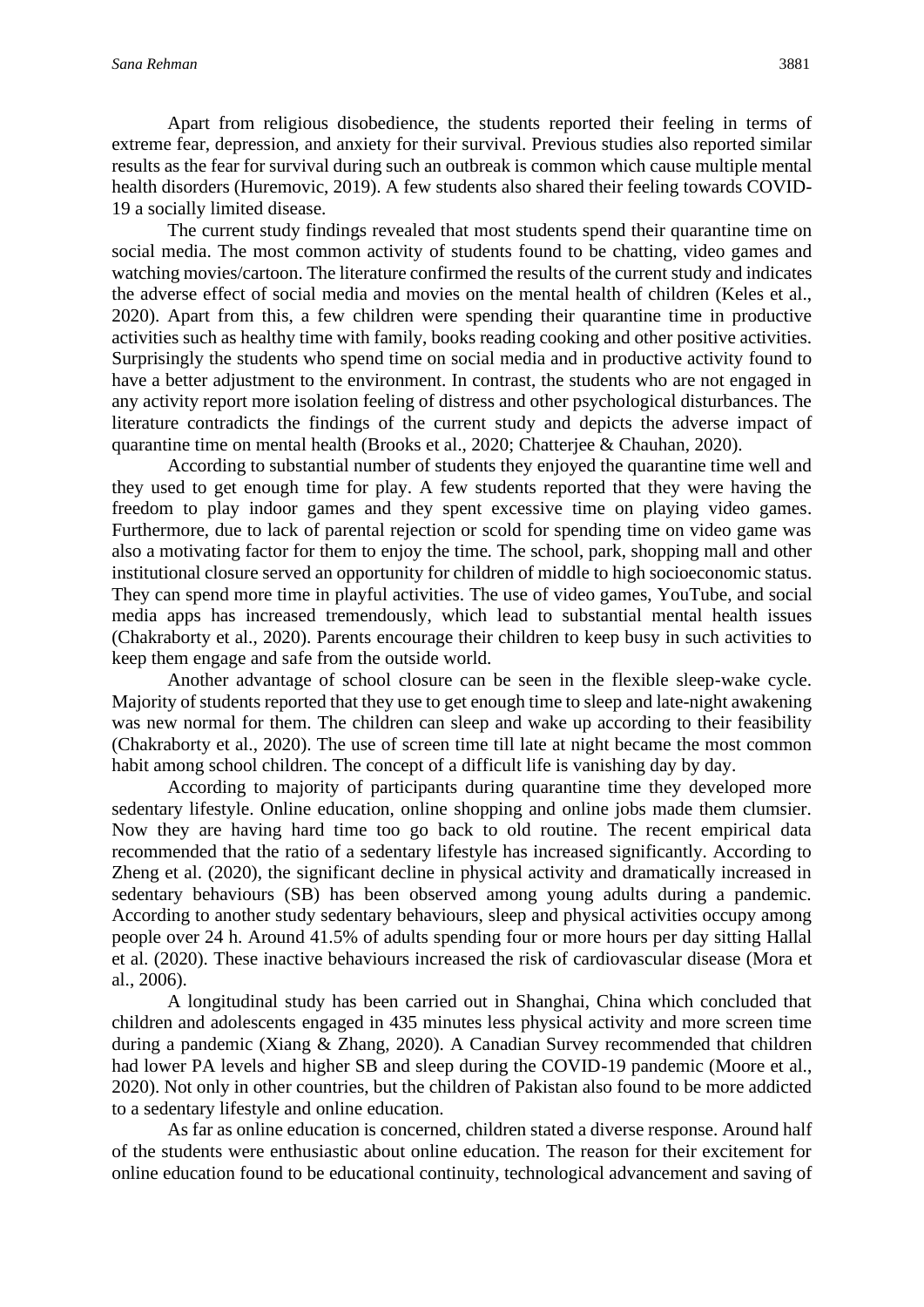time. In contrast, many students manifested their dislikes towards online education system as according to them it is a barrier in the effective education system. Furthermore, children showed their concern for the financial barrier in online education. The literature is enriched with the studies supported the online education system in the critical time of infection disease and outbreak [\(Chiodini,](https://www.ncbi.nlm.nih.gov/pubmed/?term=Chiodini%20J%5BAuthor%5D&cauthor=true&cauthor_uid=32289547) 2020). It is expected that within a short period students will get familiarity with technological use, and it would be a great step towards academic growth.

The student's reaction towards school closure was found to be problematic. As many of the students were apprehensive about their academic as well as career life. Quarantine is consistent with apprehension towards multiple areas of life (Brooks et al., 2020).

The literature is limited in this regard and the children's responses towards school reopening and attitudes towards online education have not been traced. While literature is enriched with the contradictory study as parents showed negative responses towards online education (Dong et al., 2020). A few studies supported the findings of the current study and indication children likeness and willingness to continue digital learning in future (Chakraborty et al., 2020).

Also, they reported that the examination system is not a true parameter to assess one's potentials. Some participants reported promotion to next grades as a negative step to the education ministry. According to them, their learning was not apt, and it was just a wastage of money. The literature also suggested that 77.9% of students are happy with online education.

The risk of mental health issues is associated with many psychological or mental health issues among children. Currently, the severity of COVID-19 has decreased, but fear of the second wave of COVD-19 is prevailing. Hence the online psychotherapy and psychiatric services must be intact for the children. Furthermore, as the effects of the pandemic are disseminated even after the pandemic, psychologists, psychiatrists, and mental health practitioners must provide their services to heal the children. In addition, as the pandemic has imposed restrictions on research and many interesting research questions have been emerged. Therefore, the prevalence studies in diverse cities of Pakistan must be conducted to investigate the ratio of mental health issues.

#### **Strength**

As we conducted multiple interviews, therefore the current study provides in-depth information about student's reaction towards COVI-19 pandemic. In addition, the student's reactions, apprehensions, and fear would help in devising better online education system and intervention plans.

## **Limitation and Recommendations**

The current study has some limitations as the sample size was limited, therefore the results cannot be generalized. Furthermore, it was a short-term study therefore reliability and validity of the data is ambiguous. Lastly, the interviews were carried out through digital interaction and students often become conscious of the digital world so that accuracy of the data cannot be claimed. The same study will be carried out on a large sample size using mixmethod approach. The qualitative as well qualitative results would provide in-depth understanding about the targeted phenomenon.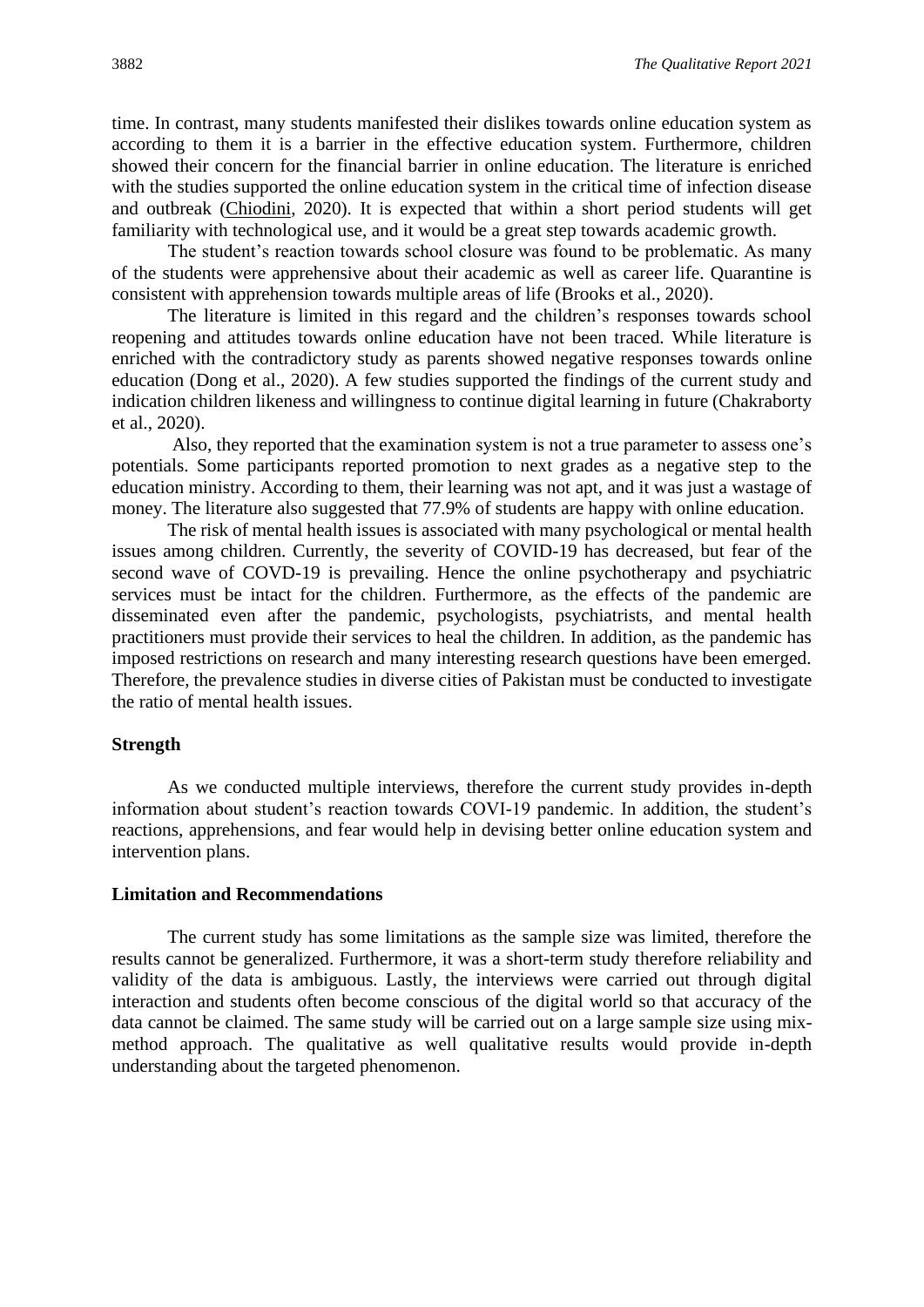## **References**

- Bertelli, M. O., Scuticchio, D., Bianco, A., Buonaguro, E. F., Laghi, F., Ghelma, F., Rossi, M., Vannucchi, G., Cavagnola, R., Chiodelli, G., Corti, S., Leoni, M., Gusso, S., Cappa, C., Filighera, L., Simone, S., Zunino, M., Belotti, R., Perrone, F. … & Scattoni, M. L. (2020). *Advice for managing the COVID-19 outbreak and the associated factors of mental distress for people with intellectual disability and autism spectrum disorder with high and very high support needs*. SIDiN, Italian Society for Neurodevelopmental Disorders. [https://www.wpanet.org/post/managing-covid-19-related-mental-distress](https://www.wpanet.org/post/managing-covid-19-related-mental-distress-for-people-with-high-and-very-high-support-needs)[for-people-with-high-and-very-high-support-needs](https://www.wpanet.org/post/managing-covid-19-related-mental-distress-for-people-with-high-and-very-high-support-needs)
- Brooks, S. K., Webster, R. K., Smith, L. E., Woodland, L., Wessely, S., Greenberg, N., & Rubin, G. J. (2020). The psychological impact of quarantine and how to reduce it: Rapid review of the evidence. *Lancet, 395*(10227), 912-920. [https://doi.org/10.1016/S0140-](https://doi.org/10.1016/S0140-6736(20)30460-8) [6736\(20\)30460-8](https://doi.org/10.1016/S0140-6736(20)30460-8)
- Brown, D. W., Anda, R. F., Tiemeier, H., Felitti, V. J., Edwards, V. J., Croft, J. B., & Gills, W. H. (2020). Adverse childhood experiences and the risk of premature mortality. *American Journal of Preventive Medicine, 37*(5), 389–396.
- Chakraborty, P., Mittal, P., Gupta, M. S., Yadav, S., & Arora, A. (2020). Opinion of students on online education during the COVID‐19 pandemic. *Human Behavior & Emerging Technology, 3*(3), 357–365. <https://doi.org/10.1002/hbe2.240>
- Chatterjee, K., & Chauhan, V. S. (2020). Epidemics, quarantine and mental health. *Medical Journal, Armed Forces India*, *76*(2), 125-127. <https://doi.org/10.1016/j.mjafi.2020.03.017>
- Chiodini, J. (2020). Online learning in the time of COVID-19. *Travel Medicine and Infectious Disease*, *34*, 101669.<https://doi.org/10.1016/j.tmaid.2020.101669>
- Colaizzi, P. F. (1978). Psychological research as a phenomenologist views it. In R. S. Valle & M. King (Eds.), *Existential-phenomenological alternatives for psychology* (pp. 48-71). Oxford University Press.
- Dalton, L., Rapa, E., & Stein, A. (2020). Protecting the psychological health of children through effective communication about COVID-19. *The Lancet. Child & Adolescent Health*, *4*(5), 346–347. [https://doi.org/10.1016/S2352-4642\(20\)30097-3](https://doi.org/10.1016/S2352-4642(20)30097-3)
- Desk, W. (2020, January 4). Students' negative reactions to school reopening surprises. *The International News.* [https://www.thenews.com.pk/latest/769140-studentsnegative](https://www.thenews.com.pk/latest/769140-studentsnegative-reaction-over-school-reopening-surprises-shafqat-mehmood)[reaction-over-school-reopening-surprises-shafqat-mehmood.](https://www.thenews.com.pk/latest/769140-studentsnegative-reaction-over-school-reopening-surprises-shafqat-mehmood)
- Dhawan, S. (2020). Online learning: A panacea in the time of COVID-19 crisis. *Journal of Educational Technology Systems*, *49*(1), 5–22. <https://doi.org/10.1177/0047239520934018>
- Dong, C., Cao, S., & Li, H. (2020). Young children's online learning during COVID-19 pandemic: Chinese parents' beliefs and attitudes. *Children and Youth Services Review*, *118*, 105440.<https://doi.org/10.1016/j.childyouth.2020.105440>
- Fegert, J. M., Kehoe, L. A., Vitiello, B., Karwautz, A., Eliez, S., Raynaud, J. P., Kiss, E., Doyle, M., Pejovic-Milovancevic, M., Kotsis, K., Hillegers, M., Hebebrand, J., Christensen, A. M. R., Crommen, S., & Anagnostopoulos, D*.* (2020). *COVID-19: Services must remain active, we must communicate with networking partners and avoid further closure of psychiatric units*. [https://www.escap.eu/resources/coronavirus/covid-19](https://www.escap.eu/resources/coronavirus/covid-19-policy-position-statement) [policy-position-statement](https://www.escap.eu/resources/coronavirus/covid-19-policy-position-statement)
- Hallal, P. C., Andersen, L. B., Bull, F. C., Guthold, R., Haskell, W., Ekelund, U., & Lancet Physical Activity Series Working Group. (2012). Global physical activity levels: Surveillance progress, pitfalls, and prospects. *Lancet (London, England)*, *380*(9838), 247–257. [https://doi.org/10.1016/S0140-6736\(12\)60646-1](https://doi.org/10.1016/S0140-6736(12)60646-1)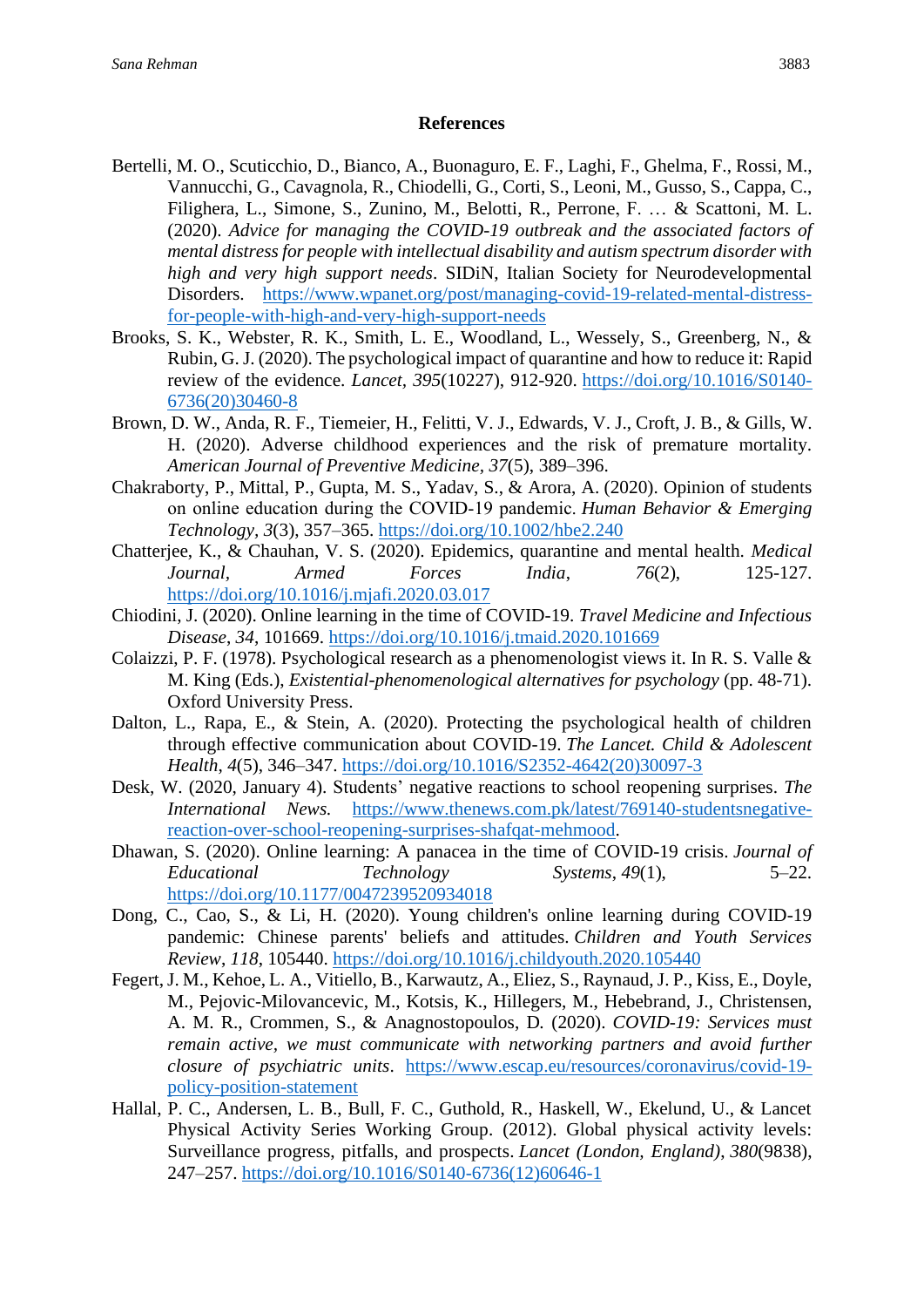- Huremovic, D. (2019). *Psychiatry of pandemic: A mental health response to infection outbreak*. North Shore University Hospital.
- Imran, N., Aamer, I., Sharif, M. I., Bodla, Z. H., & Naveed, S. (2020). Psychological burden of quarantine in children and adolescents: A rapid systematic review and proposed solutions. *Pakistan Journal of Medical Sciences*, *36*(5), 1106–1116. <https://doi.org/10.12669/pjms.36.5.3088>
- Imran, N., Zeshan, M., & Pervaiz, Z. (2020). Mental health considerations for children & adolescents in COVID-19 Pandemic. *Pakistan Journal of Medical Sciences*, *36*(COVID19-S4), S67–S72. [https://doi.org/10.12669/pjms.36.COVID19-](https://doi.org/10.12669/pjms.36.COVID19-S4.2759) [S4.2759](https://doi.org/10.12669/pjms.36.COVID19-S4.2759)
- Keles, B., McCrea, N., & Grealish, A. A. (2020). Systematic review: The influence of social media on depression, anxiety and psychological distress in adolescents. *International Journal of Adolescents and Youth, 25*(1), 79-93.
- Lee, J. (2020). Mental health effects of school closures during COVID-19. *The Lancet. Child & Adolescent Health*, *4*(6), 421. [https://doi.org/10.1016/S2352-4642\(20\)30109-7.](https://doi.org/10.1016/S2352-4642(20)30109-7)
- Lestari, R., & Setyawan, F. (2021). Mental health policy: Protecting community mental health during the COVID-19 pandemic. *Journal of Public Health Research*, *10*(2). <https://doi.org/10.4081/jphr.2021.2231>
- Liu, J. J., Bao, Y., Huang, X., Shi, J., & Lu, L. (2020). Mental health considerations for children quarantined because of COVID-19. *The Lancet. Child & Adolescent Health*, *4*(5), 347– 349. [https://doi.org/10.1016/S2352-4642\(20\)30096-1](https://doi.org/10.1016/S2352-4642(20)30096-1)
- Meherali, S., Punjani, N., Louie-Poon, S., Abdul Rahim, K., Das, J. K., Salam, R. A., & Lassi, Z. S. (2021). Mental health of children and adolescents amidst COVID-19 and past pandemics: A rapid systematic review. *International Journal of Environmental Research and Public Health*, *18*(7), 3432.<https://doi.org/10.3390/ijerph18073432>
- Mora, S., Lee, I. M., Buring, J. E., & Ridker, P. M. (2006). Association of physical activity and body mass index with novel and traditional cardiovascular biomarkers in women. *JAMA*, *295*(12), 1412–1419.<https://doi.org/10.1001/jama.295.12.1412>
- Moore, S. A., Faulkner, G., Rhodes, R. E., Brussoni, M., Chulak-Bozzer, T., Ferguson, L. J., Mitra, R., O'Reilly, N., Spence, J. C., Vanderloo, L. M., & Tremblay, M. S. (2020). Impact of the COVID-19 virus outbreak on movement and play behaviours of Canadian children and youth: A national survey. *The International Journal of Behavioral Nutrition and Physical Activity*, *17*(1), 85. [https://doi.org/10.1186/s12966-020-00987-](https://doi.org/10.1186/s12966-020-00987-8) [8](https://doi.org/10.1186/s12966-020-00987-8)
- Noor, A. U., Maqbool, F., Bhatti, Z. A., & Khan, A. U. (2020). Epidemiology of COVID-19 pandemic: Recovery and mortality ratio around the globe. *Pakistan Journal of Medical Sciences*, *36*(COVID19-S4), S79–S84. [https://doi.org/10.12669/pjms.36.COVID19-](https://doi.org/10.12669/pjms.36.COVID19-S4.2660) [S4.2660](https://doi.org/10.12669/pjms.36.COVID19-S4.2660)
- Plener, P. L., Schumacher, T. S., Munz, L. M., & Groschwitz, R. C. (2015). The longitudinal course of non-suicidal self-injury and deliberate self-harm: a systematic review of the literature. *Borderline Personality Disorder and Emotion Dysregulation*, *2*, 2. <https://doi.org/10.1186/s40479-014-0024-3>
- Sprang, G., & Silman, M. (2013). Posttraumatic stress disorder in parents and youth after health-related disasters: Disaster medicine and public health preparedness. *Cambridge University Press, 7*(1), 105-110. DOI: 10.1017/ dmp.2013.22
- Singh, S., Roy, D., Sinha, K., Parveen, S., Sharma, G., & Joshi, G. (2020). Impact of COVID-19 and lockdown on mental health of children and adolescents: A narrative review with recommendations. *Psychiatry Research*, 293, 113429. <https://doi.org/10.1016/j.psychres.2020.113429>
- Team ICC-R*.* (2020). *Estimating the number of infections and the impact of*